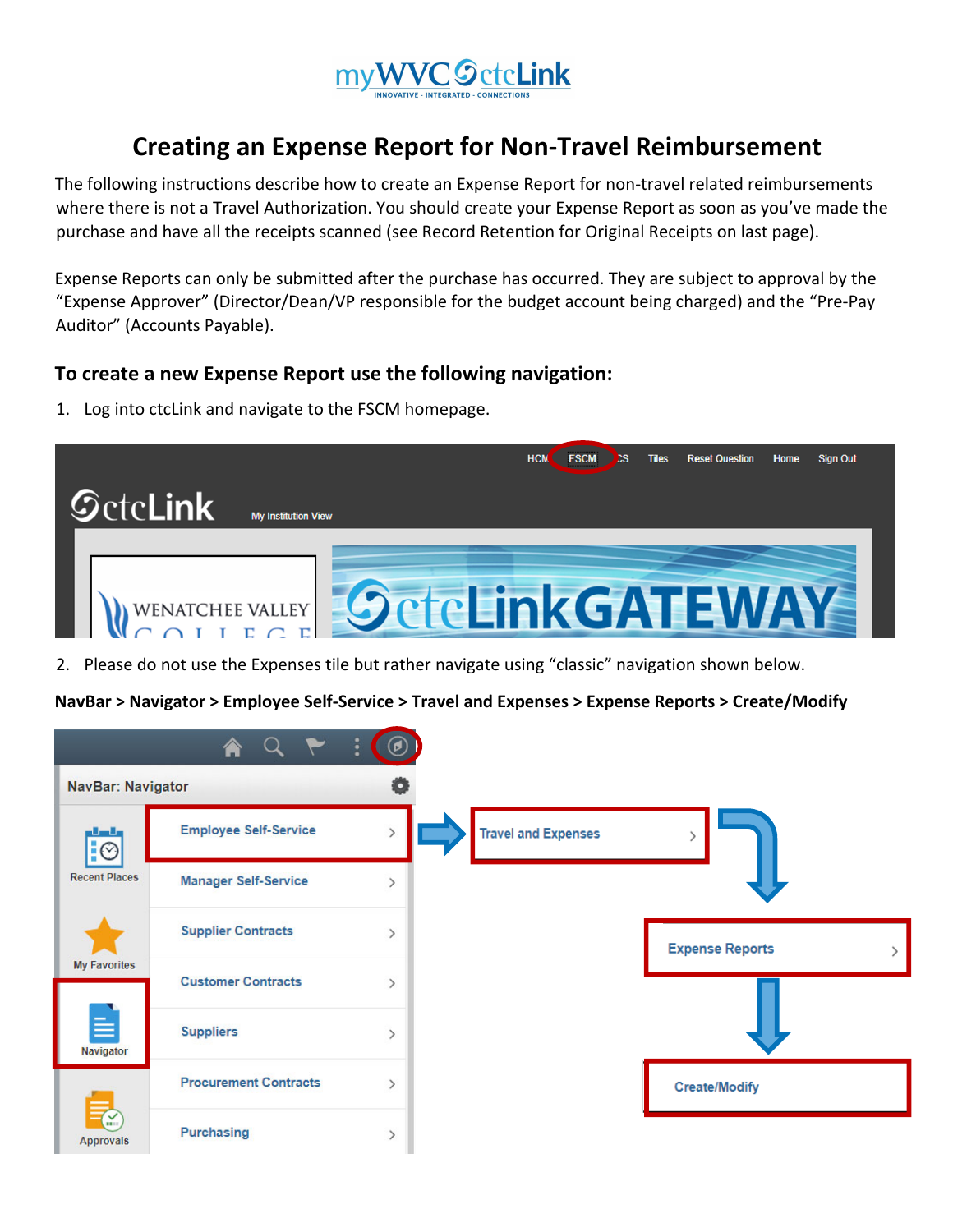You can also access the Travel and Expense Center from Employee Self‐Service that contains links to all of the travel documents on one page.



Either navigation will open the **Expense Report** page.

- 3. Select the **Add a New Value** tab. Your **Empl ID** should be the default. If you are creating an Expense Report on behalf of someone else, either type in the EMPL or select the icon. This will open the **Look Up Empl ID** window where you can select the Empl ID of the person you are creating the report for.
- 4. Select the **Add** button and the **Create Expense Report** page will display.

| <b>Expense Report</b>                    |                        |  |  |  |  |  |  |
|------------------------------------------|------------------------|--|--|--|--|--|--|
| Find an Existing Value                   | <b>Add a New Value</b> |  |  |  |  |  |  |
| Empl ID 123456789                        |                        |  |  |  |  |  |  |
| Add                                      |                        |  |  |  |  |  |  |
| Find an Existing Value   Add a New Value |                        |  |  |  |  |  |  |

- 5. Select the **Save for Later** link and a Report number will be assigned.
- 6. Select the **Attachments** link and the **Expense Report Attachments** window will open. Select the **Add Attachment** button to upload each document and enter a brief description of the receipts or other documentation being attached. Select the **Add Attachment** for each document. Once all documents have been uploaded, select the **OK** button.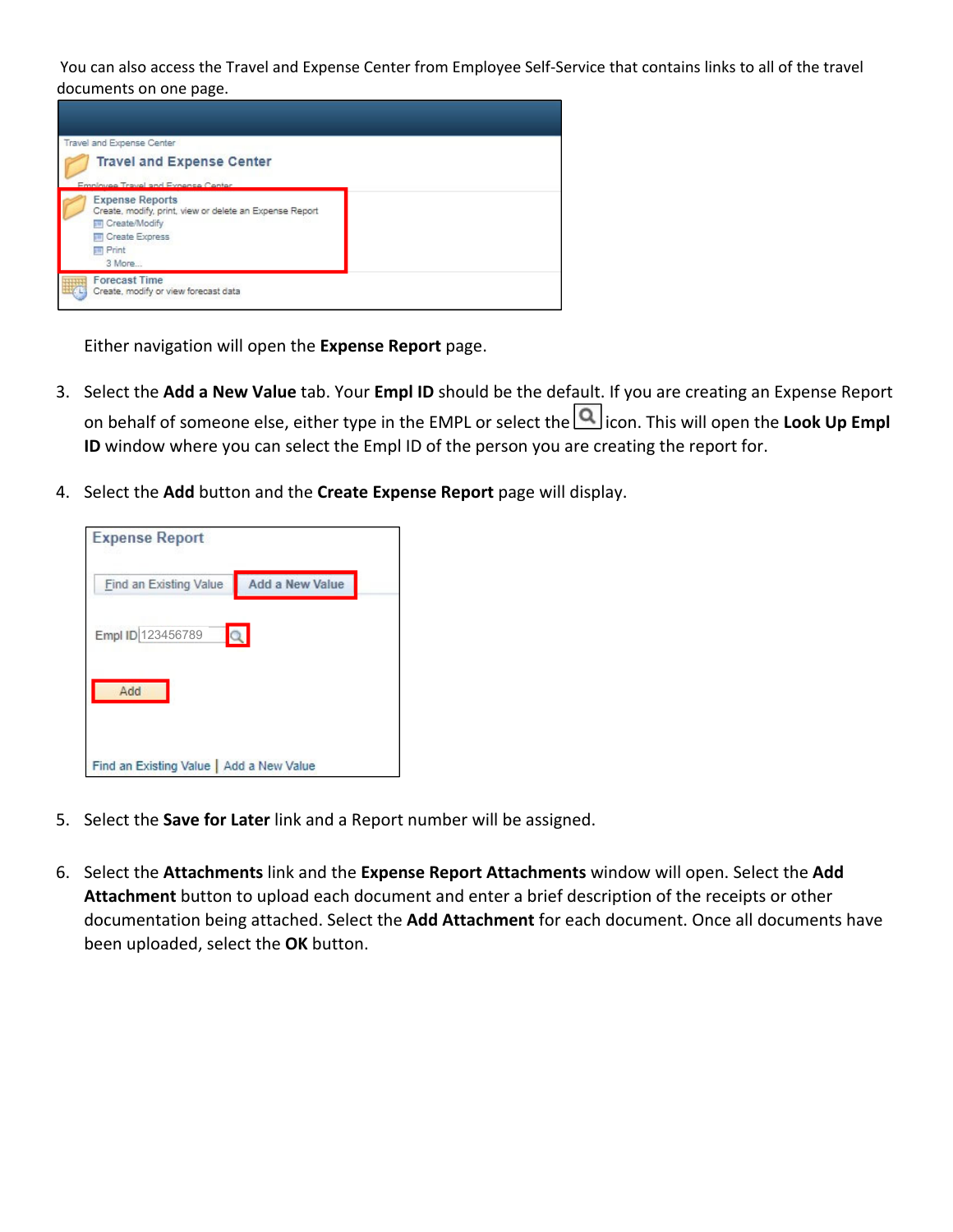| <b>Expense Report</b>                                                                                                                                                       |                               |             | <b>Create/Modify</b>                                    |              |                                      | $\bigcirc$ |
|-----------------------------------------------------------------------------------------------------------------------------------------------------------------------------|-------------------------------|-------------|---------------------------------------------------------|--------------|--------------------------------------|------------|
| <b>Expense Report Attachments</b><br>Report ID NEXT                                                                                                                         |                               |             |                                                         |              | New Window   Help   Personalize Page |            |
| <b>Details</b>                                                                                                                                                              |                               |             | Personalize   Find   View All   2                       |              | First 4 1 of 1 D Last                |            |
| <b>File Name▲</b>                                                                                                                                                           | <b>Description</b>            | <b>User</b> | Name                                                    |              | Date/Time Stamp                      |            |
| Sample Receipt.pdf                                                                                                                                                          | <b>Reciept for Conference</b> |             | <b>File Attachment</b>                                  | $\times$     |                                      | Е          |
| Adding large attachments can take some time to upload, therefore, it is advisable to save<br>transaction before adding large attachments.<br>Add Attachment<br>OK<br>Cancel |                               |             | Choose File<br>Sample Receipt 2.pdf<br>Upload<br>Cancel | Help<br>1.11 |                                      |            |

- 7. From the **Business Purpose** drop down menu, select 'Miscellaneous' as this is the only applicable option for non-travel reimbursements.
- 8. In the **Report Description** text box, enter a brief description that will allow you to remember what the reimbursement is for. Please note that there is a 30 character limit.
- 9. The **Reference**, **Default Location**, and **Actions** boxes will not be used.
- 10. Now you will enter the information about the **Expenses**:
- 11. Enter the **Date** of the transaction.
	- a. Please note that if the date is more than 30 days in the past, you will need to provide justification for the lateness as that exceeds WVC policy. The example below shows a red flag because this hasn't been done.
- 12. From the **Expense Type** drop down menu, select the appropriate option; while most are Travel, there are options that may match. If you have questions, please contact the Business Office.
- 13. In the **Description** text box, enter a brief description of the reimbursement. (The arrow button to the right of the box will open the description in a pop‐up window to show the entire text.)
- 14. From the **Payment Type** drop down menu, select 'Employee'.
- 15. In the **Amount** text box enter the amount for the (first) receipt, including any taxes.
- 16. From the **Billing Type** drop down menu, select the correct option. Most types will be nonbillable. Billable will only be used for projects or grants.
- 17. Review the following:
	- **Default Rate** please leave this box selected. The exchange rate should never change.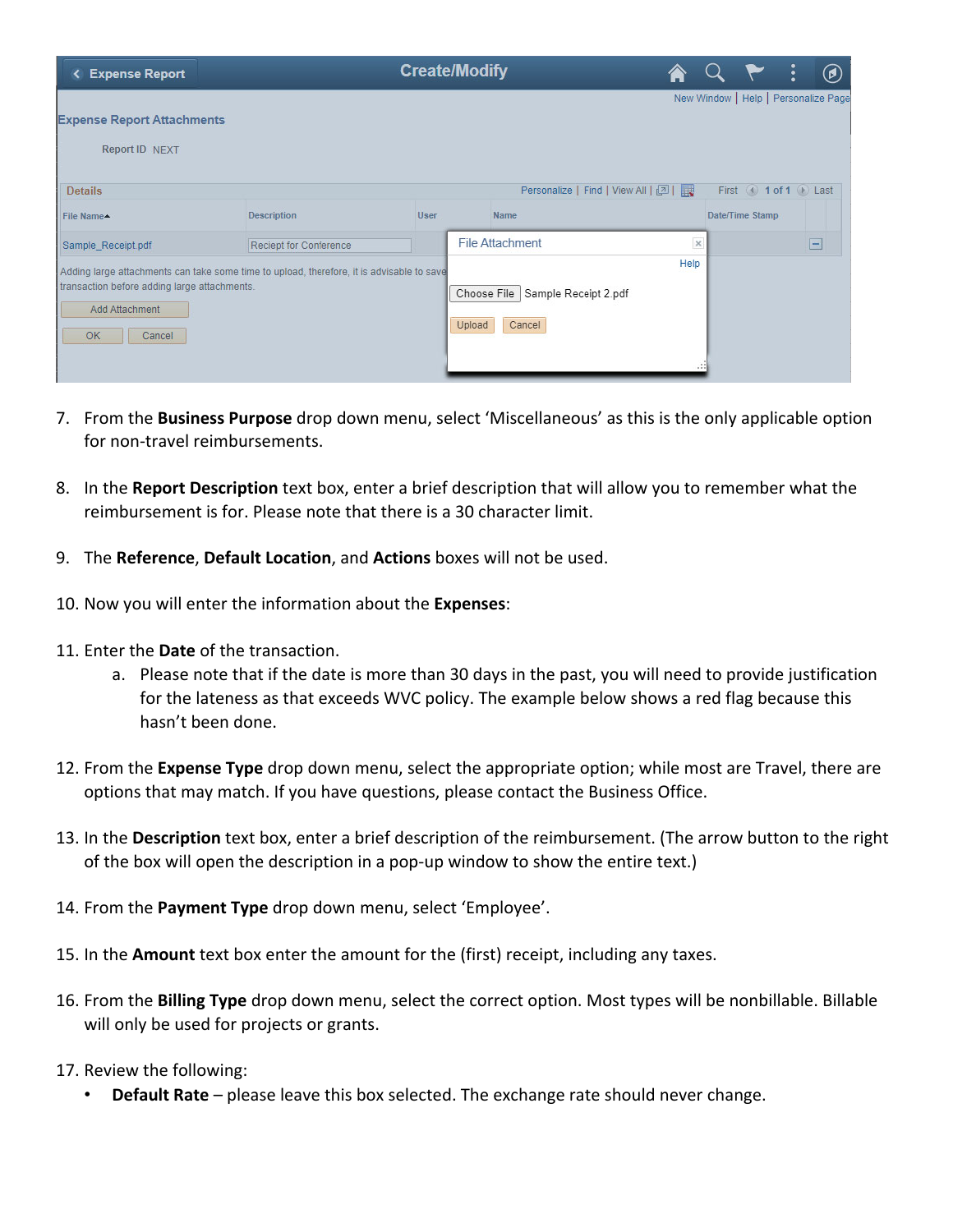- **Non‐Reimbursable** would only be checked if the **Payment Type** selected was PCard. This signifies that the expense has already been paid for by the College and therefore should not be reimbursable to the employee.
- **No Receipt** please check this box if the Expense Type does not have a receipt to support it. All reimbursement expenses require receipts, so the box should be left unchecked.
- **Exchange Rate** this rate should never change.
- 18. **Accounting Details** select the triangle to expand this field. Please review the chartfields to ensure they remain accurate for the budget your travel expenses are being charged against.
	- **For nonbillable chartfields, please ensure the following boxes are filled (note – you can get the Fund, Class, and Dept numbers from your Budget Authority)**:
		- **Amount** should autofill
		- **GL Unit** enter WA150
		- **Account** select the correct account from the drop down menu or type it in (see ctcLink Accounts on last page for account information)
		- **Oper Unit** enter 7150
		- **Fund** enter select the correct fund from the drop down menu, or type it in
		- **Approp** leave blank
		- **Dept** select the correct dept from the drop down menu, or type it in
		- **Class** ‐ select the correct class from the drop down menu, or type it in
		- **State Purpose** This should always be 'N' in this instance
	- **For billable chartfields, please see the Grants/Projects Expert (Ran Cho) for correct information**
- 19. If you have more than one receipt, click the  $\pm$  button to the right of the Currency box. This will open a second Expense line.
- 20. Once you have entered all necessary information, you should perform a final review of the Expense Report. **Expand All / Collapse All** links can be selected to see or hide all of the details you have entered.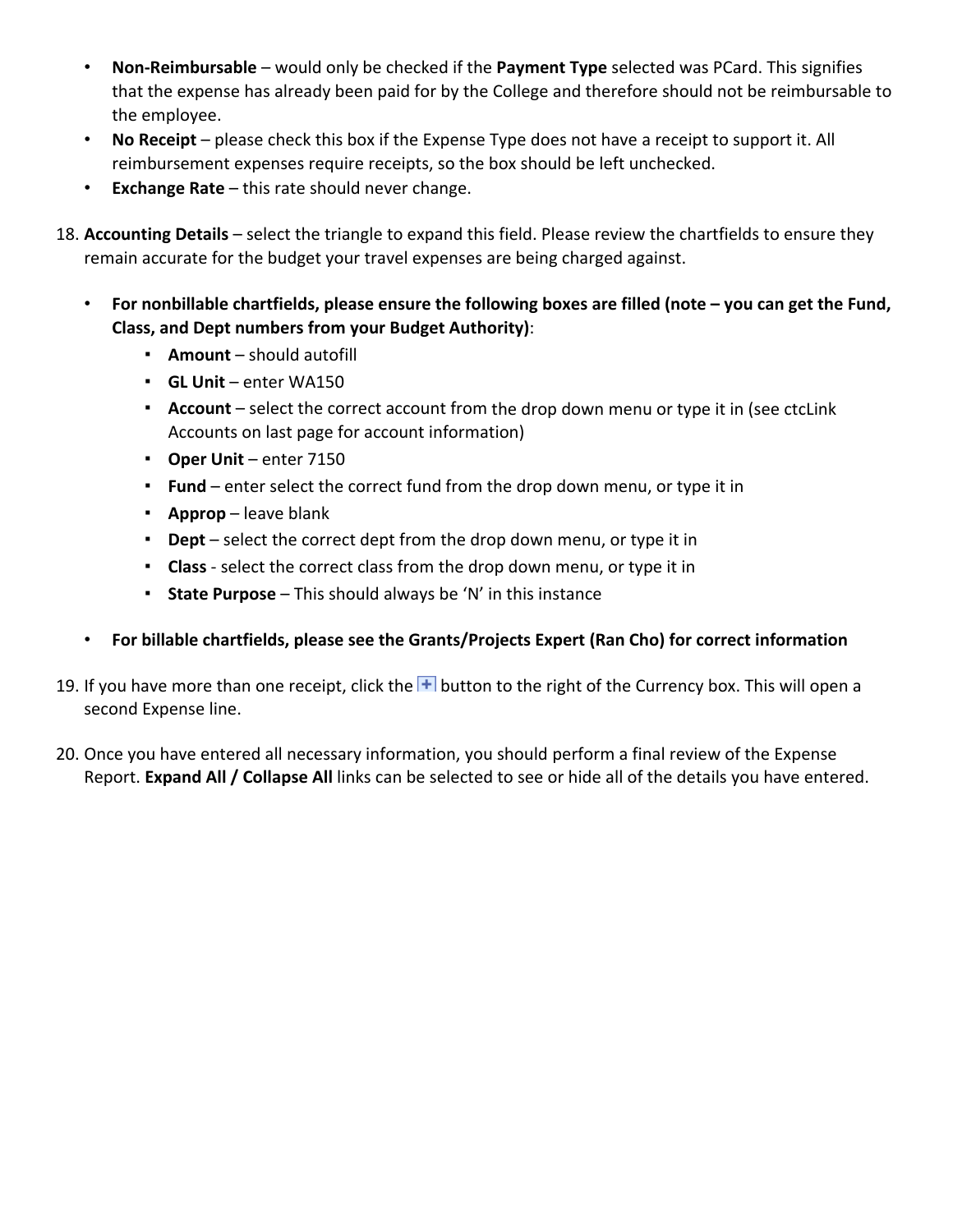| <b>CExpense Report</b>                          |                                         |                      |              |             |       | <b>Create Expense Report</b>                                               |               |           |                  |          |                             |                |                  |           |                      |                      | ◉                                      |
|-------------------------------------------------|-----------------------------------------|----------------------|--------------|-------------|-------|----------------------------------------------------------------------------|---------------|-----------|------------------|----------|-----------------------------|----------------|------------------|-----------|----------------------|----------------------|----------------------------------------|
|                                                 |                                         |                      |              |             |       |                                                                            |               |           |                  |          |                             |                |                  |           | New Window   Help    | 21                   | alize Page                             |
| <b>Create Expense Report</b>                    |                                         |                      |              |             |       |                                                                            |               |           |                  |          |                             |                |                  |           |                      |                      | Save for Later   a) Summary and Submit |
| Employee Name (?)                               |                                         |                      |              |             |       |                                                                            |               |           |                  |          |                             |                |                  |           |                      |                      |                                        |
| "Business Purpose Miscellaneous                 |                                         |                      | $\checkmark$ |             |       |                                                                            |               |           |                  |          |                             | Actions [      | Choose an Action |           |                      | $\vee$               | GO                                     |
| *Report Description ProDev Online Course & Cert |                                         |                      |              |             |       | <b>Default Location</b>                                                    |               |           | Q                |          |                             |                |                  |           |                      |                      |                                        |
| 8<br>Reference                                  |                                         |                      |              | $\alpha$    |       |                                                                            | & Attachments |           |                  |          |                             |                |                  |           |                      |                      |                                        |
|                                                 |                                         |                      |              |             |       |                                                                            | 10            |           |                  |          |                             |                |                  |           |                      |                      |                                        |
| Expenses (2)                                    |                                         |                      |              |             |       |                                                                            |               |           |                  |          |                             |                |                  |           |                      |                      |                                        |
| Expand All   Collapse All                       | Add:   區 My Wallet (0)   $$$ Quick-Fill |                      |              |             |       |                                                                            |               |           |                  |          |                             | Total          |                  | 150.00    | <b>USD</b>           |                      |                                        |
|                                                 |                                         | 12                   |              |             |       | $\overline{13}$                                                            |               |           |                  |          | $\overline{14}$             |                |                  |           |                      |                      |                                        |
| *Date                                           | *Expense Type                           |                      |              |             |       | *Description                                                               |               |           | *Payment Type    |          |                             |                | *Amount          | 15        | Currency             |                      |                                        |
| 01/01/2021<br>Π                                 | Registration                            |                      |              | $\check{~}$ |       | Reimb. for online teacher certification course<br>208 characters remaining |               | 四         | Employee         |          | $\checkmark$                |                |                  | 100.00    | <b>USD</b>           | la                   | $+$ $-$                                |
| 16                                              | "Billing Type Nonbillable               |                      | v            |             |       | <b>Big Receipt Split</b>                                                   |               |           | Oefault Rate     |          |                             | *Exchange Rate | 1.00000000       |           | e.<br><b>Section</b> |                      |                                        |
|                                                 |                                         |                      |              |             |       | <b>No Attendees</b>                                                        |               |           | Non-Reimbursable |          | <b>Base Currency Amount</b> |                |                  | 100.00    | <b>USD</b>           |                      |                                        |
|                                                 | - Accounting Details                    | 18                   |              |             |       |                                                                            |               |           | No Receipt       |          |                             |                |                  |           |                      |                      |                                        |
|                                                 |                                         |                      |              |             |       |                                                                            |               |           |                  |          |                             |                |                  |           |                      |                      |                                        |
|                                                 | <b>SST</b>                              |                      | Monetary     |             |       |                                                                            |               |           |                  |          |                             |                |                  |           |                      |                      |                                        |
|                                                 | Amount                                  | <sup>N</sup> GL Unit | Amount       |             |       | Currency Code Exchange Rate Account                                        |               | Oper Unit | Fund             |          | Approp                      | Dept           |                  | Class     |                      | <b>State Purpose</b> |                                        |
|                                                 | 100.00                                  | WA150                | io.          | 100.00 USD  |       | 1.00000000 5081100                                                         |               | Q 7150    | $Q$ 149          | o        | $\alpha$                    | 1G110          |                  | $Q$ 044   |                      | QN                   |                                        |
|                                                 |                                         |                      |              |             |       |                                                                            |               |           |                  |          |                             |                |                  |           |                      |                      | 19                                     |
| 03/01/2021<br>间                                 | Supplies                                |                      |              | v           | Books |                                                                            |               | (7)       | Employee         |          | $\checkmark$                |                |                  | 50.00     | USD                  | a                    | $+$ $-$                                |
|                                                 |                                         |                      |              |             |       | 249 characters remaining                                                   |               |           |                  |          |                             |                |                  |           |                      |                      |                                        |
|                                                 | "Billing Type Nonbillable               |                      | v            |             |       | <b>Big Receipt Split</b>                                                   |               |           | Default Rate     |          |                             | *Exchange Rate | 1.00000000       |           | Ą,<br><b>Bo</b>      |                      |                                        |
|                                                 |                                         |                      |              |             |       |                                                                            |               |           | Non-Reimbursable |          | <b>Base Currency Amount</b> |                |                  | 50.00     | <b>USD</b>           |                      |                                        |
|                                                 | $\equiv$ Accounting Details $(2)$       |                      |              |             |       |                                                                            |               |           | No Receipt       |          |                             |                |                  |           |                      |                      |                                        |
|                                                 | <b>CELL</b>                             |                      |              |             |       |                                                                            |               |           |                  |          |                             |                |                  |           |                      |                      |                                        |
|                                                 | Amount                                  | *GL Unit             | Monetary     |             |       | Currency Code Exchange Rate Account                                        |               | Oper Unit | Fund             |          |                             | Dept           |                  | Class     |                      | <b>State Purpose</b> |                                        |
|                                                 |                                         |                      | Amount       |             |       |                                                                            |               |           |                  |          | Approp                      |                |                  |           |                      |                      |                                        |
|                                                 |                                         | 50.00 WA150          | $\alpha$     | 50.00 USD   |       | 1.00000000 5030010                                                         |               | Q 7150    | Q 149            | $\alpha$ |                             | Q 1G110        |                  | $Q = 044$ | Q N                  |                      | $\alpha$                               |
|                                                 |                                         |                      |              |             |       |                                                                            |               |           |                  |          |                             |                |                  |           |                      |                      |                                        |
| 20<br>Expand All   Collapse All                 |                                         |                      |              |             |       |                                                                            |               |           |                  |          |                             | Total          |                  | 150.00    | <b>USD</b>           |                      |                                        |
|                                                 |                                         |                      |              |             |       |                                                                            |               |           |                  |          |                             |                |                  |           |                      |                      |                                        |

- 21. You are now ready to submit your Expense Report for approval. Select the **Summary and Submit** link in the top right corner of the window.
- 22. This will open a new page that will summarize your Expense Report. Please review the summary to ensure the amounts reflected in total accurately represent all out of pocket expenses. If you would like to add any additional notes for the Pre‐Pay Auditor, select the **Notes** link.
- 23. Select the **Checkbox** to certify that the expenses are accurate and comply with the College's policy.
- 24. Select the **Submit Expense Report** button.

|                       | By checking this box, I certify the expenses submitted are accurate and comply with expense policy. |
|-----------------------|-----------------------------------------------------------------------------------------------------|
| Submit Expense Report |                                                                                                     |

25. The **Submit Confirmation** page will open. Select the **OK** button.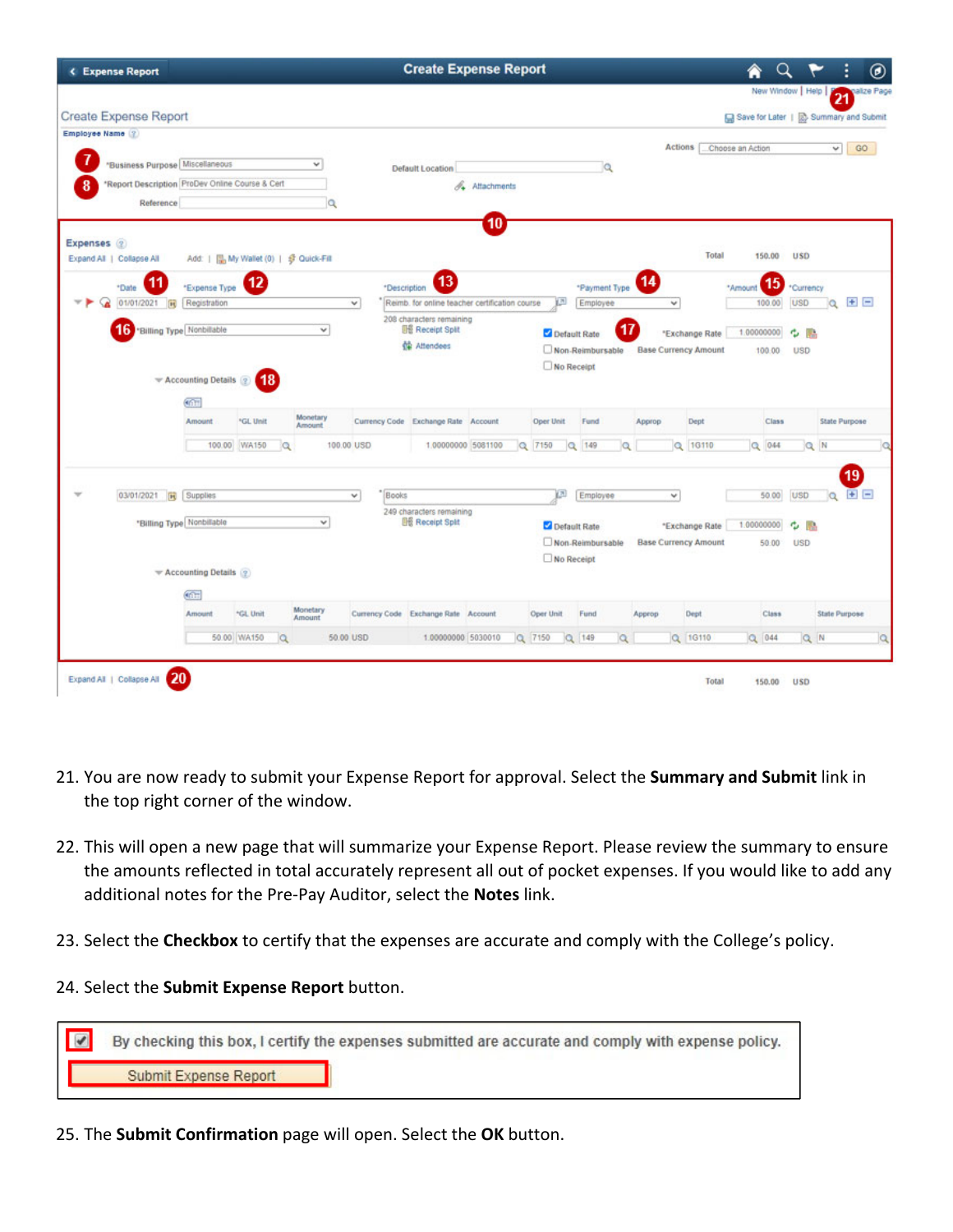26. You will receive a note that your Expense Report has been submitted for approval. Select the **Refresh Approval Status** button to see the approval workflow for your Expense Report.

**View Expense Report** 

|                                       | Your expense report 0000012345 has been submitted for approval. |                                                                                                     |                         |                                              |  |  |
|---------------------------------------|-----------------------------------------------------------------|-----------------------------------------------------------------------------------------------------|-------------------------|----------------------------------------------|--|--|
| <b>Business Purpose Miscellaneous</b> |                                                                 |                                                                                                     |                         | Report 0000012345 Submission in Process      |  |  |
|                                       | Description ProDev Online Course & Cert                         |                                                                                                     | Created 03/04/2021      | <b>Employee Name</b><br><b>Employee Name</b> |  |  |
| Reference                             |                                                                 |                                                                                                     | Last Updated 03/05/2021 |                                              |  |  |
| Totals ?                              | <b>View Printable Version</b>                                   | <b>View Analytics</b><br>200                                                                        | Post State Not Applied  | Notes                                        |  |  |
| Employee Expenses (2 Lines)           | 150.00 USD                                                      | Non-Reimbursable Expenses                                                                           |                         | $0.00$ USD                                   |  |  |
| <b>Cash Advances Applied</b>          | $0.00$ USD                                                      | <b>Prepaid Expenses</b>                                                                             |                         | $0.00$ USD                                   |  |  |
|                                       | <b>Amount Due to Employee</b>                                   | $0.00$ USD                                                                                          |                         | <b>Amount Due to Supplier</b>                |  |  |
| $\checkmark$                          |                                                                 | By checking this box, I certify the expenses submitted are accurate and comply with expense policy. |                         |                                              |  |  |
| Submit Expense Report                 |                                                                 |                                                                                                     |                         |                                              |  |  |

- 27. You can select the **Expense Details** link if you would like to return to the detailed page.
- 28. If you need to make any changes to your Expense Report after it has been submitted for approval, select the Withdraw Expense Report button. This will pull the Expense Report out of the approval workflow. After making your changes, you must submit it for approval again (steps 18‐20).
- 29. Once an Expense Report has been submitted, you will not be able to make changes or access it through the **Create/Modify** page. If you do need to review your Expense Report, you should access it from the **View** page where you can search using your Empl ID or Expense Report #.